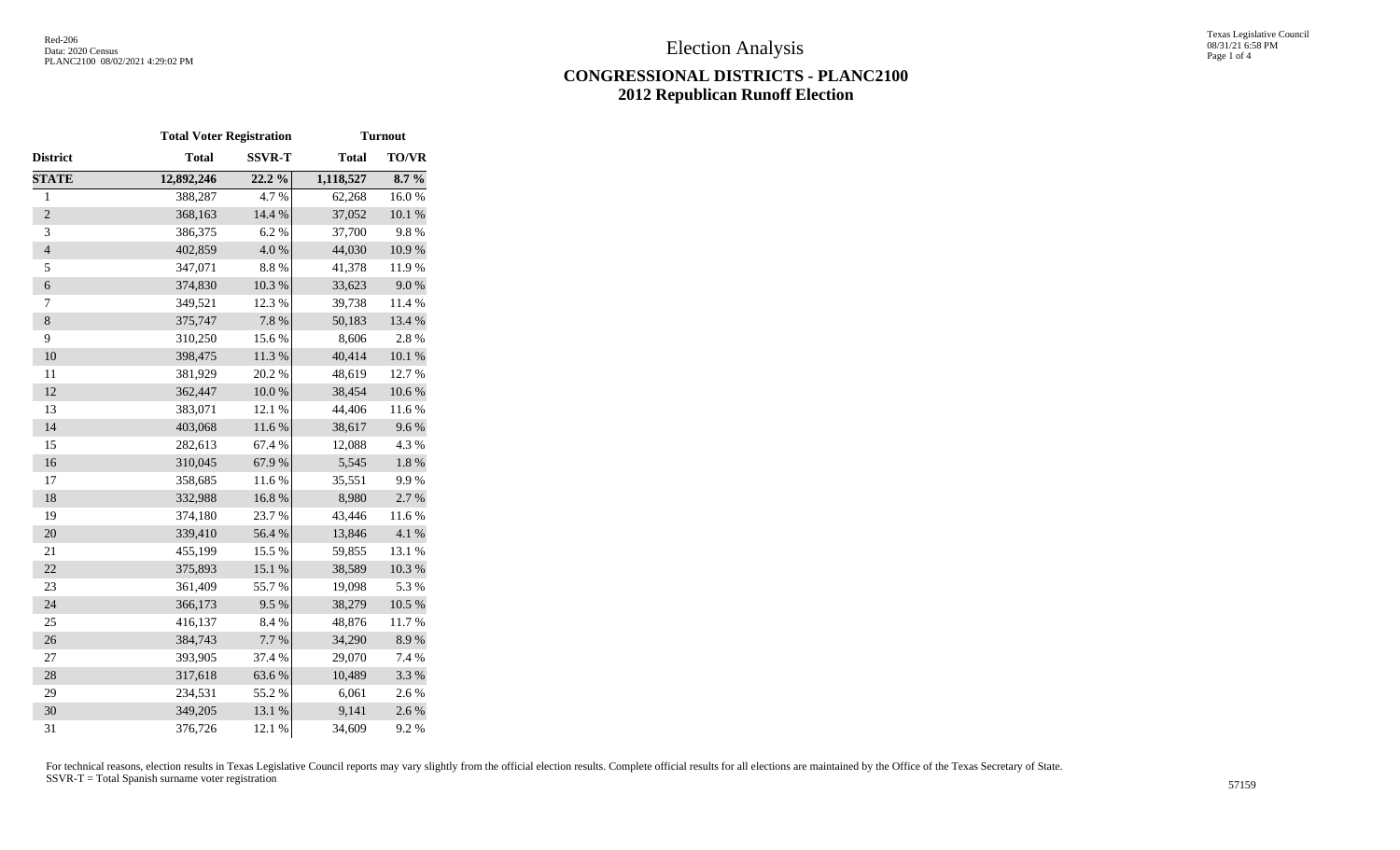Election Analysis

Texas Legislative Council 08/31/21 6:58 PM Page 2 of 4

## **CONGRESSIONAL DISTRICTS - PLANC2100 2012 Republican Runoff Election**

|                 | <b>Total Voter Registration</b> |               | <b>Turnout</b> |              |  |  |  |  |
|-----------------|---------------------------------|---------------|----------------|--------------|--|--|--|--|
| <b>District</b> | <b>Total</b>                    | <b>SSVR-T</b> | <b>Total</b>   | <b>TO/VR</b> |  |  |  |  |
| 32              | 377,987                         | 9.2%          | 36,614         | 9.7 %        |  |  |  |  |
| 33              | 221,677                         | 36.7%         | 6,831          | 3.1 %        |  |  |  |  |
| 34              | 318,595                         | 73.1 %        | 9,969          | 3.1 %        |  |  |  |  |
| 35              | 318,090                         | 44.7 %        | 12,253         | 3.9%         |  |  |  |  |
| 36              | 394,344                         | 9.8%          | 39,959         | 10.1 %       |  |  |  |  |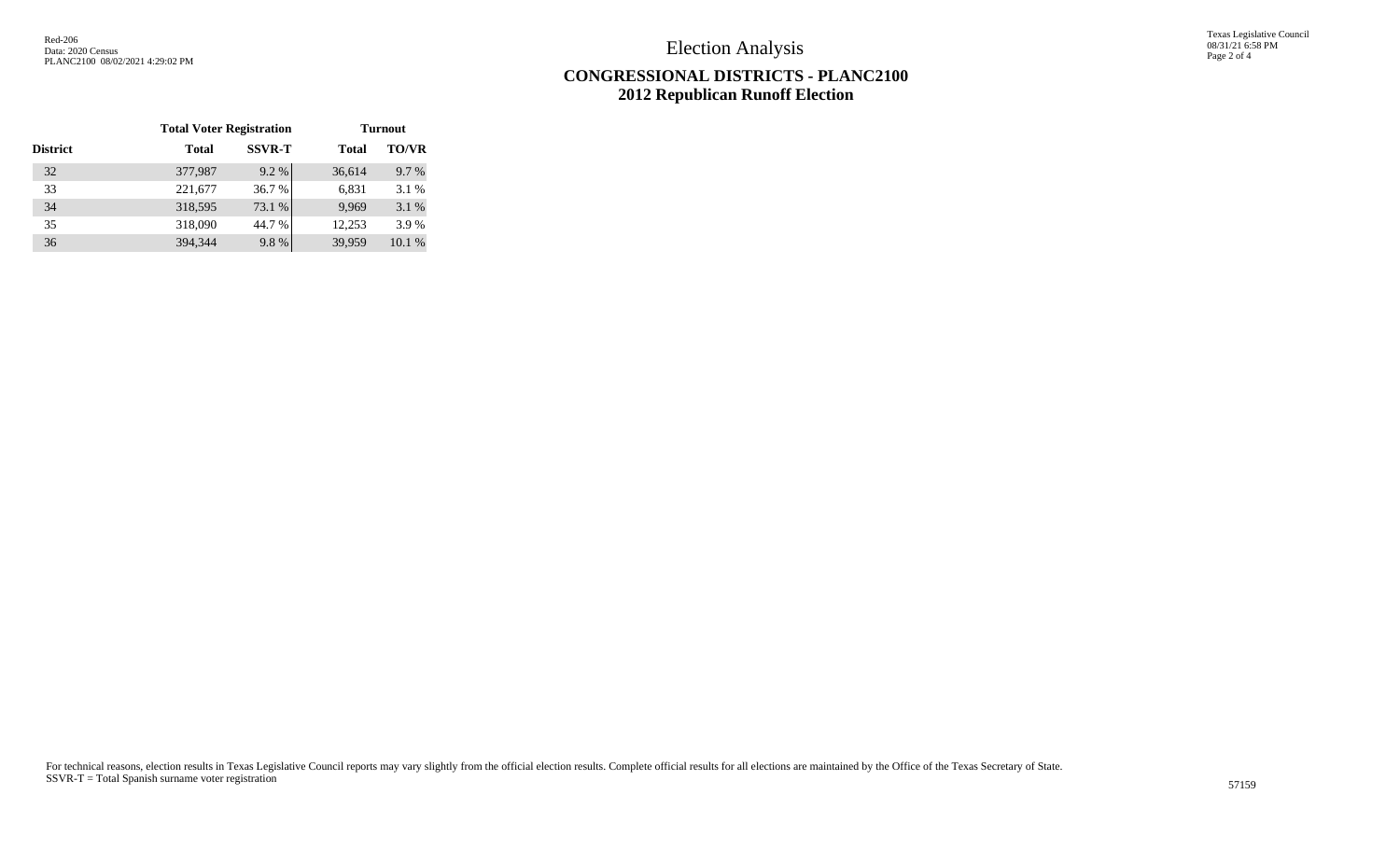## **CONGRESSIONAL DISTRICTS - PLANC2100 2012 Republican Runoff Election**

|                 | <b>U.S. SEN</b>             |               |                |                                      | <b>RR COMM1</b> |        |               |                          | <b>RR COMM 2</b> |        |                | <b>SUP CT 4</b>                    |                |               |                |              |
|-----------------|-----------------------------|---------------|----------------|--------------------------------------|-----------------|--------|---------------|--------------------------|------------------|--------|----------------|------------------------------------|----------------|---------------|----------------|--------------|
| <b>District</b> | Cruz-R<br><b>Dewhurst-R</b> |               |                | <b>Chisum-R</b><br><b>Craddick-R</b> |                 |        |               | Smitherman-R<br>Parker-R |                  |        |                | <b>Medina-R</b><br><b>Devine-R</b> |                |               |                |              |
| <b>STATE</b>    | 631,742 56.8%               |               | 480,426 43.2 % |                                      | 396,364 40.0 %  |        | 594,900 60.0% |                          | 583,483 62.1 %   |        | 355,472 37.9 % |                                    | 437,789 46.7 % |               | 499,531 53.3 % |              |
|                 | 30,999                      | 51.0%         | 29,752         | 49.0%                                | 17,973          | 34.2 % | 34,641        | 65.8%                    | 24,298           | 49.9%  | 24,390         | 50.1%                              | 26,270         | 53.4 %        | 22,885         | 46.6%        |
| 2               | 24,575                      | 66.3%         | 12,477         | 33.7 %                               | 12,627          | 37.4 % | 21,126        | 62.6 %                   | 23,738           | 72.9 % | 8,827          | 27.1 %                             | 16,798         | 51.2 %        | 16,030         | 48.8%        |
| 3               | 23,897                      | 63.4 %        | 13,803         | 36.6 %                               | 11,313          | 34.9 % | 21,100        | 65.1 %                   | 18,219           | 62.0%  | 11,156         | 38.0%                              | 13,106         | 46.0%         | 15,373         | 54.0 %       |
| $\overline{4}$  | 23,142                      | 52.8%         | 20,679         | 47.2 %                               | 14,574          | 38.3 % | 23,521        | 61.7%                    | 19,525           | 54.5 % | 16,268         | 45.5 %                             | 18,048         | 50.5 %        | 17,677         | 49.5 %       |
| 5               | 20,165                      | 49.4 %        | 20,672         | 50.6 %                               | 14,302          | 39.6 % | 21,836        | 60.4 %                   | 18,965           | 56.0%  | 14,918         | 44.0%                              | 14,100         | 41.8%         | 19,603         | 58.2 %       |
| 6               | 19,574                      | 58.5 %        | 13,862         | 41.5%                                | 10,526          | 34.9 % | 19,650        | 65.1 %                   | 18,648           | 64.9 % | 10,098         | 35.1 %                             | 13,534         | 47.2 %        | 15,151         | 52.8%        |
| 7               | 23,489                      | 59.1 %        | 16,249         | 40.9%                                | 14,172          | 40.2 % | 21,120        | 59.8%                    | 26,234           | 77.0 % | 7,831          | 23.0 %                             | 19,182         | 56.0%         | 15,085         | 44.0 %       |
| 8               | 32,027                      | 63.8%         | 18,148         | 36.2 %                               | 15,859          | 34.5 % | 30,113        | 65.5 %                   | 25,202           | 56.8%  | 19,153         | 43.2 %                             | 16,369         | 36.6 %        | 28,357         | 63.4 %       |
| 9               | 5,032                       | 58.5 %        | 3,570          | 41.5 %                               | 2,954           | 37.6 % | 4,906         | 62.4 %                   | 5,540            | 72.8%  | 2,065          | 27.2 %                             | 3,794          | 49.4 %        | 3,890          | 50.6 %       |
| 10              | 24,456                      | 60.8 %        | 15,758         | 39.2 %                               | 14,076          | 39.1 % | 21,944        | 60.9%                    | 23,106           | 67.6 % | 11,071         | 32.4 %                             | 17,380         | 50.6%         | 16,975         | 49.4 %       |
| 11              | 24,547                      | 50.8%         | 23,739         | 49.2 %                               | 15,852          | 35.7 % | 28,518        | 64.3 %                   | 24,795           | 59.6%  | 16,838         | 40.4 %                             | 19,248         | 46.4 %        | 22,228         | 53.6 %       |
| 12              | 23,051                      | 60.0%         | 15,396         | 40.0%                                | 11,404          | 32.7 % | 23,431        | 67.3 %                   | 20,220           | 61.3%  | 12,782         | 38.7%                              | 17,179         | 51.9%         | 15,941         | 48.1 %       |
| 13              | 22,838                      | 51.8%         | 21,285         | 48.2%                                | 23,696          | 57.0 % | 17,865        | 43.0%                    | 23,364           | 61.5 % | 14,655         | 38.5 %                             | 17,046         | 45.7%         | 20,273         | 54.3 %       |
| 14              | 23,214                      | 60.2%         | 15,357         | 39.8%                                | 14,439          | 43.5 % | 18,716        | 56.5 %                   | 19,747           | 60.8%  | 12,709         | 39.2 %                             | 15,499         | 48.1 %        | 16,729         | 51.9%        |
| 15              | 7,002                       | 58.8%         | 4,907          | 41.2%                                | 4,862           | 46.2%  | 5,653         | 53.8%                    | 6,527            | 62.8%  | 3,862          | 37.2 %                             | 4,031          | 39.4 %        | 6,199          | 60.6%        |
| 16              | 4,053                       | 73.1 %        | 1,488          | 26.9 %                               | 2,148           | 44.3 % | 2,699         | 55.7 %                   | 2,392            | 50.7%  | 2,328          | 49.3%                              | 2,120          | 43.8%         | 2,717          | 56.2%        |
| 17              | 18,422                      | 52.3 %        | 16,816         | 47.7 %                               | 10,135          | 32.6 % | 20,907        | 67.4 %                   | 17,674           | 60.8%  | 11,414         | 39.2 %                             | 14,326         | 49.6%         | 14,565         | 50.4 %       |
| 18              | 5,802                       | 64.6 %        | 3,173          | 35.4 %                               | 2,904           | 35.6 % | 5,251         | 64.4 %                   | 5,805            | 73.4 % | 2,104          | 26.6 %                             | 3,984          | 49.7%         | 4,025          | 50.3%        |
| 19              | 21,987                      | 51.0%         | 21,150         | 49.0%                                | 16,723          | 42.0%  | 23,070        | 58.0%                    | 24,607           | 65.2%  | 13,145         | 34.8%                              | 19,155         | 51.1 %        | 18,343         | 48.9%        |
| 20              | 8,285                       | 60.2%         | 5,481          | 39.8%                                | 5,558           | 44.4 % | 6,946         | 55.6 %                   | 8,019            | 66.3%  | 4,072          | 33.7 %                             | 5,818          | 47.5 %        | 6,424          | 52.5 %       |
| 21              | 32,127                      | 54.0%         | 27,313         | 46.0%                                | 24,163          | 46.4%  | 27,960        | 53.6 %                   | 33,032           | 65.6%  | 17,315         | 34.4 %                             | 21,187         | 42.6 %        | 28,588         | 57.4 %       |
| 22              | 25,891                      | 67.1 %        | 12,687         | 32.9 %                               | 13,889          | 40.6 % | 20,347        | 59.4 %                   | 22,342           | 68.0%  | 10,494         | 32.0 %                             | 14,781         | 44.9%         | 18,146         | 55.1 %       |
| 23              | 11,074                      | 58.3%         | 7,937          | 41.7 %                               | 7,752           | 46.1 % | 9,079         | 53.9%                    | 10,609           | 65.2%  | 5,651          | 34.8%                              | 6,385          | 39.2 %        | 9,910          | 60.8%        |
| 24              | 22,540                      | 59.0%         | 15,645         | 41.0%                                | 12,631          | 37.7 % | 20,893        | 62.3 %                   | 19,740           | 63.0%  | 11,603         | 37.0 %                             | 14,194         | 45.8%         | 16,816         | 54.2 %       |
| 25              | 24,709                      | 51.0%         | 23,724         | 49.0%                                | 17,413          | 40.7%  | 25,375        | 59.3%                    | 23,974           | 60.0%  | 15,987         | 40.0%                              | 20,615         | 51.3%         | 19,589         | 48.7%        |
| 26              | 22,324                      | 65.5 %        | 11,778         | 34.5 %                               | 11,148          | 36.8%  | 19,135        | 63.2%                    | 15,804           | 55.8%  | 12,504         | 44.2 %                             | 12,237         | 42.6 %        | 16,467         | 57.4 %       |
| 27              | 15,773                      | 54.4 %        | 13,207         | 45.6 %                               | 9,576           | 37.5 % | 15,984        | 62.5 %                   | 12,061           | 49.5 % | 12,325         | 50.5 %                             | 9,490          | 38.3 %        | 15,277         | 61.7%        |
| 28              | 6,156                       | 58.9%         | 4,295          | 41.1 %                               | 4,246           | 44.5 % | 5,290         | 55.5 %                   | 6,039            | 64.9%  | 3,264          | 35.1 %                             | 3,666          | 39.5 %        | 5,607          | 60.5 %       |
| 29              | 3,657                       | 60.4%         | 2,399          | 39.6 %                               | 2,025           | 35.9%  | 3,610         | 64.1 %                   | 3,892            | 71.6 % | 1,543          | 28.4 %                             | 2,652          | 47.9%         | 2,890          | 52.1 %       |
| 30              | 5,213                       | 57.0%         | 3,926          | 43.0%                                | 3,547           | 42.8%  | 4,733         | 57.2 %                   | 5,059            | 64.2%  | 2,821          | 35.8%                              | 3,270          | 42.5 %        | 4,426          | 57.5 %       |
| 31              | 17.621                      | 51.5 %        | 16,605         | 48.5 %                               | 14,624          | 48.8%  | 15,360        | 51.2%                    | 16.907           | 61.2%  | 10,709         | 38.8%                              | 14.089         | 50.6 %        | 13,779         | 49.4 %       |
| 32              |                             | 20,106 54.9 % | 16,507         | 45.1 %                               | 13,831          | 44.0%  | 17,605        | 56.0%                    | 19,462           | 67.3 % | 9,458          | 32.7 %                             |                | 11,945 43.2 % |                | 15,686 56.8% |